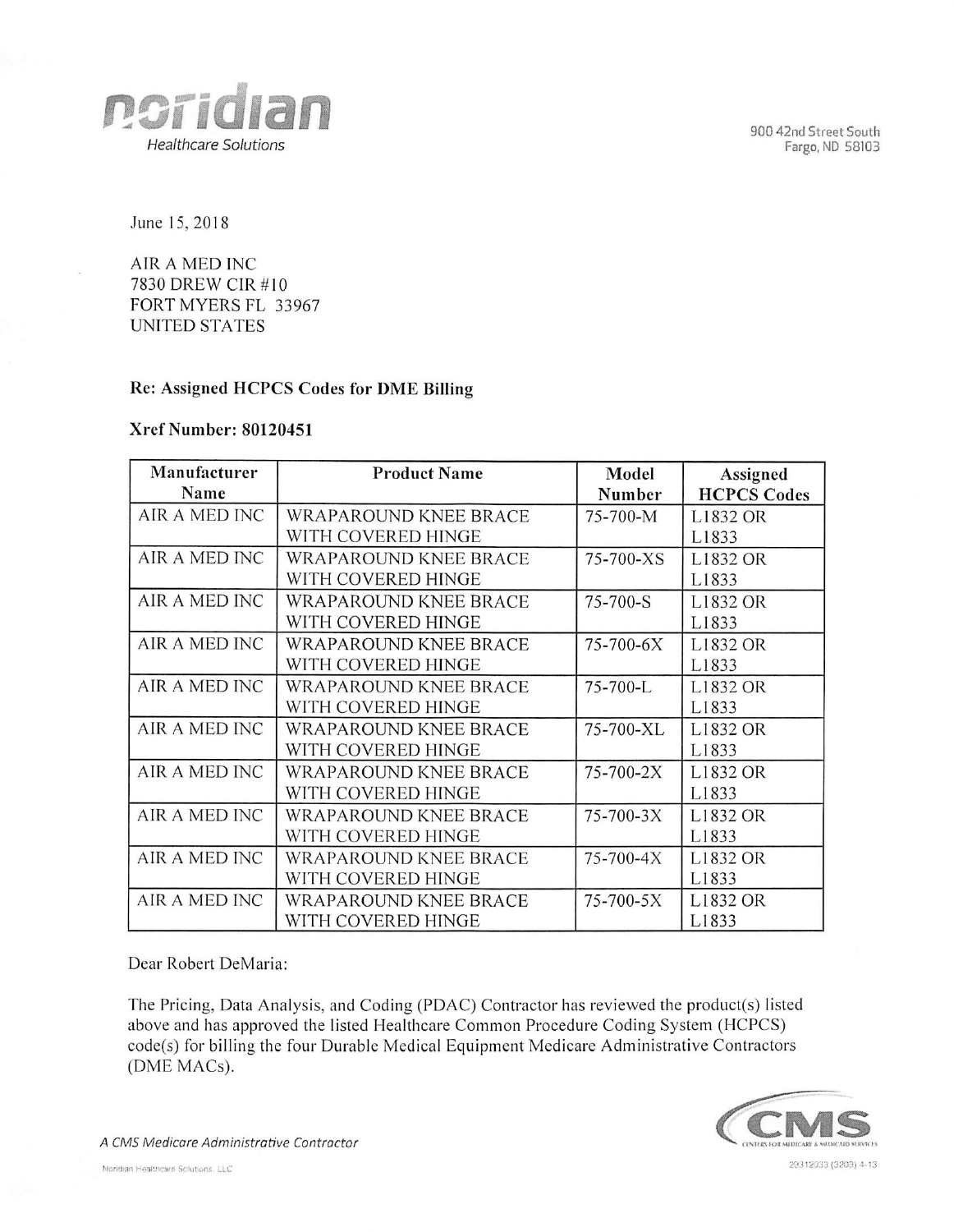The PDAC Contractor provides coding assistance to manufacturers to ensure proper coding of Durable Medical Equipment, Prosthetics, Orthotics, and Supplies (DMEPOS). The PDAC publishes coding decisions based on the coding guidelines established by the Local Coverage Determinations (LCDs) and associated Policy Articles and any related Advisory Articles established by the DME MACs. All products submitted to the PDAC for a coding verification review are examined by coders and professionals following a formal, standardized process.

The PDAC has reviewed the above listed product(s). Based on this review and application of DME MAC policy, the HCPCS code(s) listed below should be used when billing the DME MACs:

LÍ832 - KNEE ORTHOSIS, ADJUSTABLE KNEE JOINTS (UNICENTRIC OR POLYCENTRIC), POSITIONAL ORTHOSIS, RIGID SUPPORT, PREFABRICATED ITEM THAT HAS BEEN TRIMMED, BENT, MOLDED, ASSEMBLED, OR OTHERWISE CUSTOMIZED TO FIT A SPECIFIC PATIENT BY AN INDIVIDUAL WITH EXPERTISE

LÍ833 - KNEE ORTHOSIS, ADJUSTABLE KNEE JOINTS (UNICENTRIC OR POLYCENTRIC), POSITIONAL ORTHOSIS, RIGID SUPPORT, PREFABRICATED, OFF-THE SHELF

This decision applies to the application we received on 4/9/2018. If information submitted in that application has changed or were to change, it could impact our decision. Therefore, a new application would need to be submitted for HCPCS coding verification review. The coding assigned in this decision letter will be available on the Product Classification List (PCL) on the Durable Medical Equipment Coding System (DMECS) within ten (10) working days from the letter's date. The DMECS can be accessed on the PDAC website, www.dmepdac.com. Please take the time to verify that this coding decision is correctly reflected in DMECS.

If you disagree with this decision, you may request a reconsideration within 45 days of the letter's date and provide evidence to substantiate a reconsideration of PDAC's original coding determination. To request a reconsideration, complete the Reconsideration Request form located on the PDAC website at https://www.dmepdac.com/review/requesting.html. If your request for a reconsideration is made after the 45-day time frame, it will require a new application and documentation to support the request.

It is the responsibility of manufacturers and distributors to notify the PDAC immediately of any changes involving their products, as listed on the PCL on DMECS. Further information for requesting updates to the PCL can be found on the PDAC website at https://www.dmepdac.com/review/notifving.html. It is also the responsibility of manufacturers and distributors to assure their websites and product marketing materials accurately reflect the product reviewed by the PDAC and the coding decision assigned.